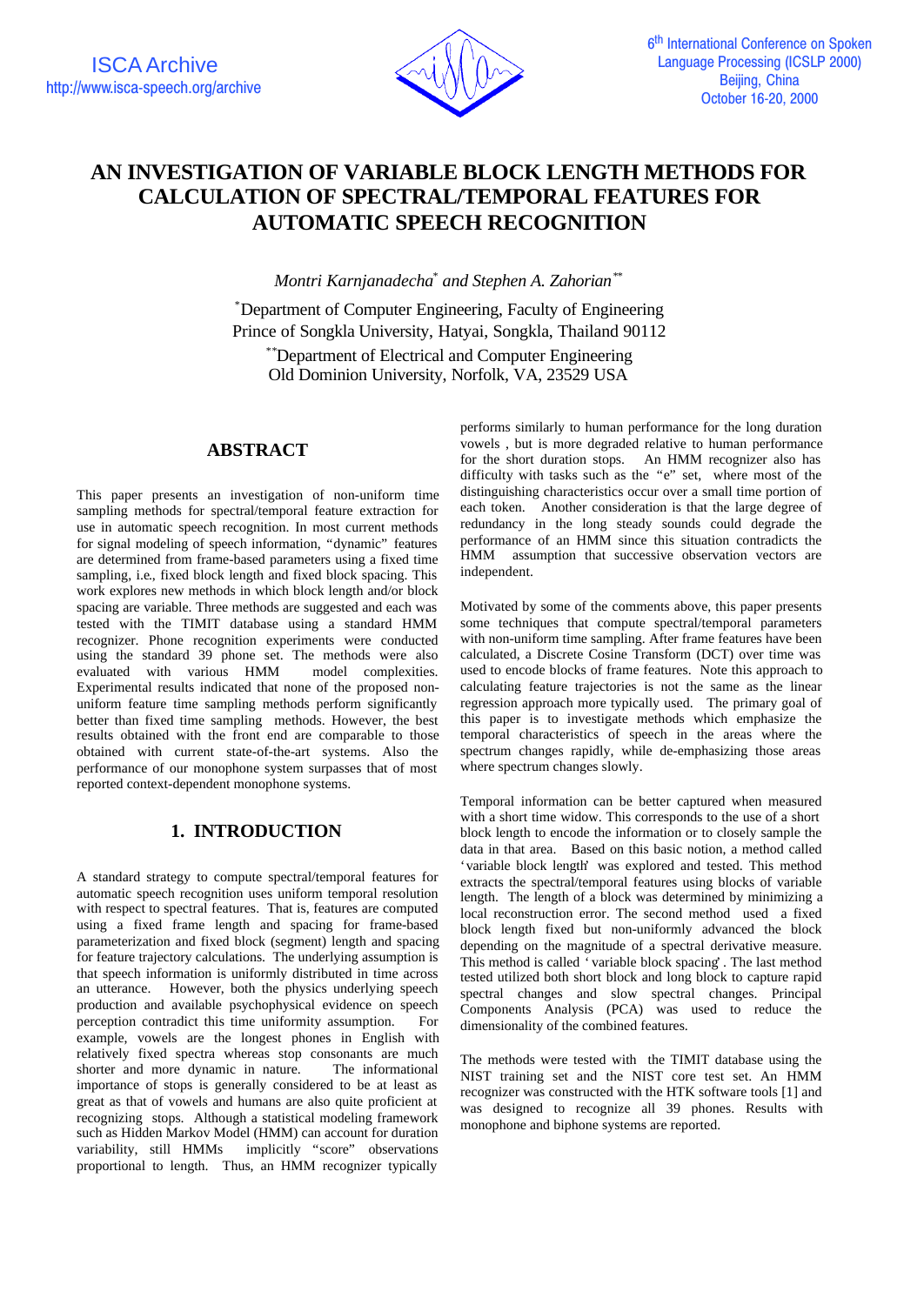### **2. BACKGROUND**

The main frame-based features used in this work are Discrete Cosine Transform Coefficients (DCTCs). These coefficients were obtained by encoding the global spectral shape of the frame using a DCT. The process can be summarized as follow.

First, a frame of speech was emphasized by a second-order banpass IIR filter whose center frequency was at 3200 Hz. The filtered signal was then windowed by a Kaiser window function prior to FFT analysis. A 512-point FFT was used and the logarithmic-scaled spectral amplitude was calculated. A set of DCT basis vectors (13 in this paper) was computed to encode the spectral shape over a selected frequency range. A dot product between the spectrum and the basis vectors yielded the DCTCs for the frame.

To compute spectral/temporal features, a Discrete Cosine Series was used to represent the temporal characteristics of the speech over several consecutive frames. A detailed description for computing DCTC and DCSC features can be found in [2].

### **3. METHODS**

This section discusses the three proposed methods of nonuniform time sampling for spectral/temporal feature computation. Each method assumes that the frame-based or static parameters have already been obtained. Thus all methods are discussed from the viewpoint of including temporal information into the final feature set.

### **3.1. Variable Block Length Method**

Use of a DCT to capture the temporal information is a method for encoding the signal trajectory over a period of time with a small number of parameters. Moreover, encoded information can be reconstructed, but generally with error. This method could thus be used a method for lossy encoding. In the work presented here, the method uses reconstruction distortion as the criteria to determine block length.

Beginning with an error threshold, the appropriate block length is determined with an iterative process. First the shortest block length within the range of consideration is encoded and then decoded. If the reconstruction error is less than the selected error threshold, then a larger block is tried. The largest block size that yields an error below the threshold is selected. Note that the error was normalized to reflect average error per frame rather than total error over the length of the block.

The effect of this algorithm is to use shorter blocks in regions of rapid spectral change and longer blocks in regions of more steady spectra. For example, a short block length is used in rapid transitions, since these regions have a high reconstruction error.

Figure 1 shows an example of this method applied to real speech data. An utterance of the letter "b" is displayed in the spectrogram. As can be observed from the figure, large blocks and short blocks are used in different areas. In particular, the shortest blocks are in the beginning and end regions, with much longer blocks for the steady-state vowel portion of the utterance.





**Figure 1:** Illustration of the variable block length technique for the letter "b."

#### **3.2. Variable Block Spacing Method**

This method emphasizes or de-emphasizes an area by means of applying different block spacings. A short block spacing is selected in areas where the spectrum changes rapidly and long block spacings in regions with more steady spectra. The spectral transition measurement was performed using a method presented by Furui [3], beginning with the DCTCs for each frame-based observations. The space between the two adjacent blocks was determined by examination of the amplitude of the spectral derivative associated with the interval in the block. If the spectral derivative is high, which implies abrupt transitions, a short block spacing is used and if the spectral derivative is low, a long spacing is used.

Figure 2 shows an example of this method applied to an utterance of the letter "b." Blocks are closely spaced in the beginning and end regions where there are rapid spectral changes, but blocks are spaced much father apart in the steady vowel portion. The effect is a variation of that shown in Figure 1.





Frame index

**Figure 2:** Illustration of the variable block spacing technique for the letter "b."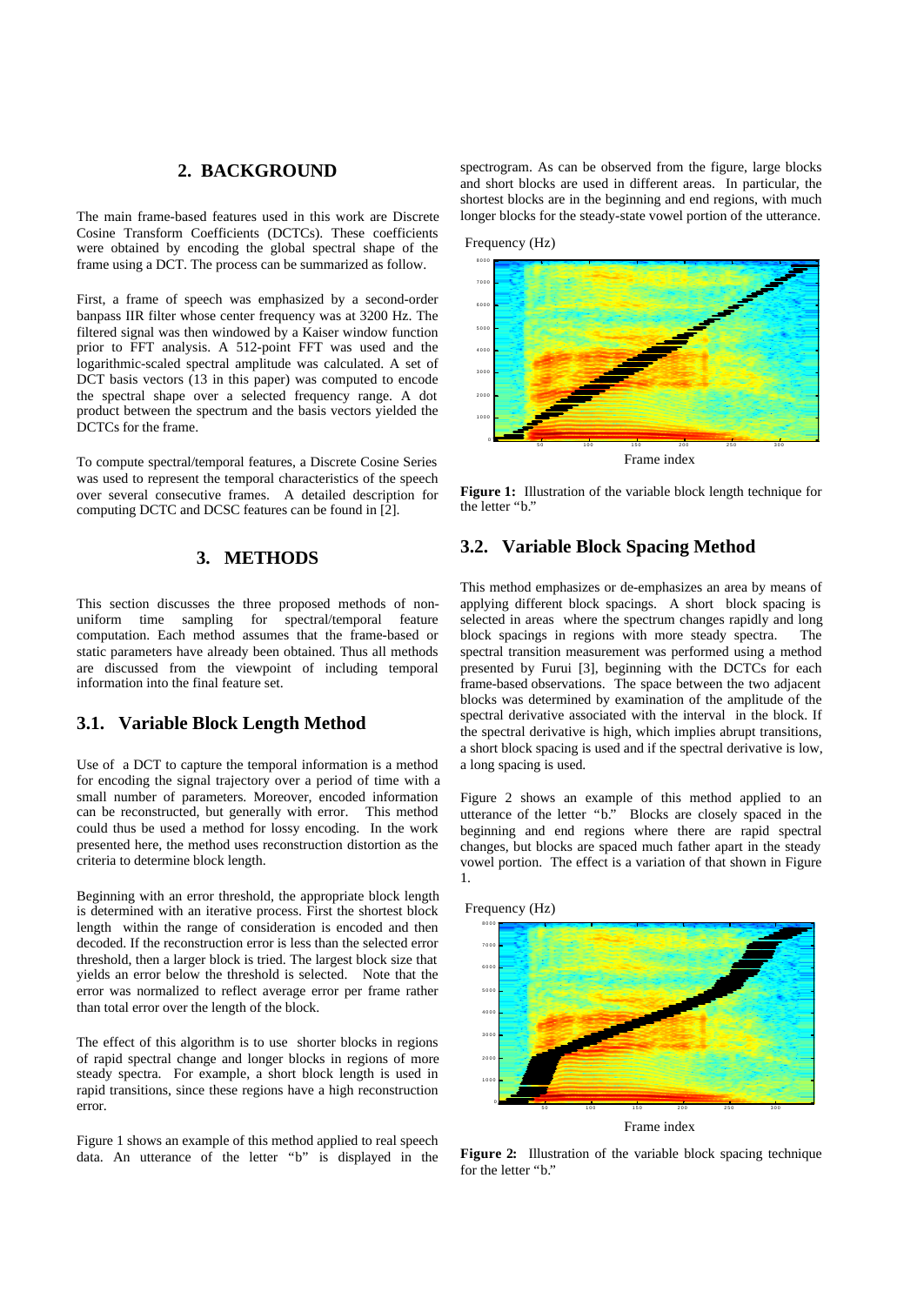### **3.3. Combined Block Length Method**

This method encodes the temporal information using a short and a long block at the same time. Encoded parameters for the two blocks are combined and then Principal Components Analysis (PCA) is used to select the most important features. Thus, for this method, PCA selects the features which are most important: short trajectory features, long trajectory features, or a mixture of both.

# **4. PHONE RECOGNITION TASK AND DATABASE**

All methods were tested with phone recognition using the TIMIT database. The NIST training set, comprised of 3696 sx and si sentences, was used for training data and the NIST core test set, which consists of 192 sx and si sentences, was used for testing. Only test results are reported.

In this paper, all 61 TIMIT phones were folded into a 48 phone set as described by Lee in [4]. For the case of monophone models, there were 48 HMM models, one each per phone. However result evaluations were performed with 39 phones in which confusions among some phones were not counted as errors. This arrangement is also described in [4].

The monophones were initialized with time-labeled data which was provided with the TIMIT database using 20 iterations of the Viterbi and 20 iterations of the B-W algorithms. The initialized models were further trained in the embedded mode with the B-W algorithm for 5 iterations. Tests were made with both full covariance and diagonal covariance matrix HMMs. Note that the HTK was used to construct the HMM based recognizers.

A simple right-context biphone models was also built to test all methods. The occurrences of all phone pairs in the training data were counted and the top 400 most frequently occurring pairs were selected. In addition, the 48 monophones were added resulting in a total of 448 models. Each biphone model was cloned from its corresponding well-trained monophone. Five iterations of the B-W algorithm were applied to train the biphone models.

Each HMM used in this paper was a 3-state left-to-right model with mixtures of Guassian densities. Only self-transitions and transitions to the next state were allowed. Bigram language modeling was applied at the phone level.

# **5. EXPERIMENTS**

# **5.1. Static Features**

All experiments reported in this section (except ones with MFCC parameters) used spectral/temporal featured that were extracted from frame-based parameters as follows. An analysis frame size of 25 ms with a frame spacing of 2 ms was used. The frequency range was selected as 70 Hz to 7000 Hz for each spectrum. Thirteen DCTC parameters were extracted from each frame.

# **5.2. Control Experiments**

As a control experiment, the fixed block length and fixed block spacing method was used. Each frame feature was expanded by 3 Discrete Cosine Series over time resulting in a total of 39 terms per block.

An experiment was also conducted to evaluate the recognizer with MFCC features. Parameters used to compute MFCCs were mostly the default values of the HTK toolkit. This can be summarized as follow. The frame size was 25 ms and the frame spacing was 10 ms. For each frame, 12 MFCCs were computed from 20 band pass filters spread from 70 Hz to 7000 Hz. A normalized energy term was also computed. The final 39 terms were obtained by appending the delta terms and the delta-delta terms to the original MFCCs and energy term.

For each method proposed, a series of experiments was performed. Every method (except the MFCC as just mentioned) used 3 DCT basis vectors over time to encode the temporal information within each block. We kept the number of features the same for each method so that we could fairly compare the results from various methods.

To find reasonable sets of parameters for each method, experiments were first conducted with simple monophone models. For these tests, each HMM had 3 mixtures per state and a diagonal covariance matrix.

Once a reasonably good set of parameters had been found, we then tested the methods with more complex models including models with more mixtures per state, models with a full covariance matrix and context-dependent models.

Figure 3 depicts best recognition accuracies achieved by each method using monophone systems with diagonal covariance matrices and full covariance matrices.



Figure 3: Monophone results of different methods with diagonal and full covariance mixtures.

From Figure 3, the results labeled "DCSC" were computed with uniform time spacing. The results labeled "MFCC" were also obtained with uniform time spacing, using the MFFC terms and